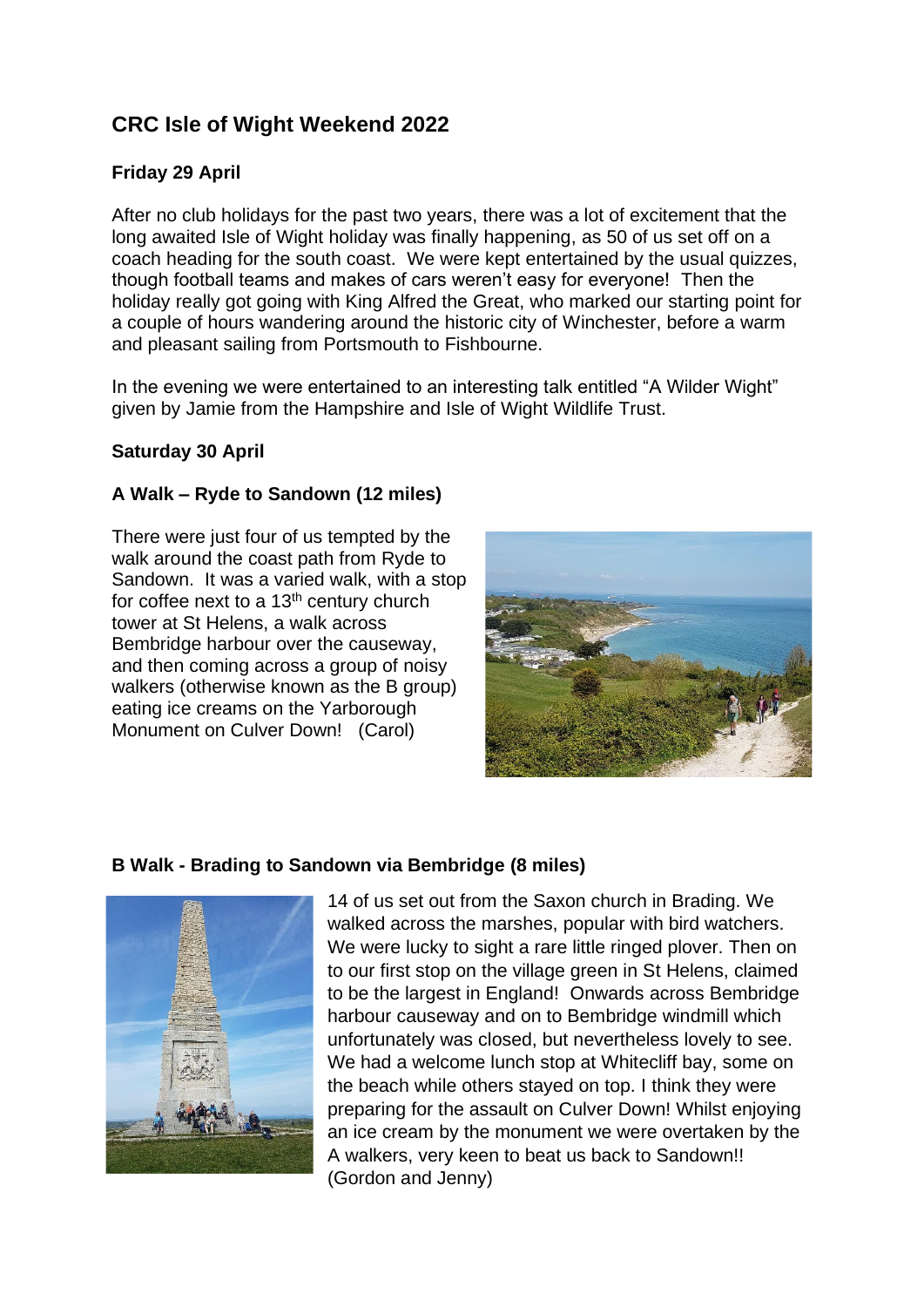## **C Walk - Havenstreet to Ryde (6 miles)**

Saturday was a bright warm sunny day to set us up for a good weekend of company and walking. A drive through some of the Isle of Wight's beauty spots brought us to the inland village of Havenstreet, start of our walk. Varied paths, pleasant wooded area and open fields brought us to Quarr Abbey, a Benedictine monastery. First stop for most was the cafe, a pleasant garden area to refuel before visiting the grounds, visitor centre and Abbey, a truly stunning constructed building of 2 million red Belgium bricks. Onwards to Ryde via the Old Quarr Road now the coast path for some sightseeing and the return journey by bus or inland train to Sandown. (Mary and Dave)





## **Sunday 1 May**

## **A walk – Tennyson Trail (9.5 miles)**

A climb through forest gave access to the open, airy down with views somewhat restricted by the damp, grey day. After lunching with the B group at Freshwater, two further steady grassy ascents brought us to the mish-mash of military detritus and tourist paraphernalia that the natural beauties of the Needles and Alum Bay have to contend with. (David)

## **B walk – Headon Warren, Tennyson Down and the Needles Headland (7.5 miles)**

The B party were dropped off at Alum Bay for a 7.5 mile challenging circular walk to Headon Warren, Tennyson Down and the Needles Headland. Leaving the Needles Pleasure park we started with a strenuous climb to Headon Warren with fine views of the Needles on the way. Here was a great place to view the chalk downs and the Solent but unfortunately the weather today was rather misty. We then descended onto the Tennyson trail near to a replica of Nodes Beacon. This was one of a chain of Beacons across the island that were lit to warn of impending invasions around 1638. We then continued on the Tennyson trail for another mile before going inland towards the village of Farringford. The Victorian Poet Laureate, Alfred Lord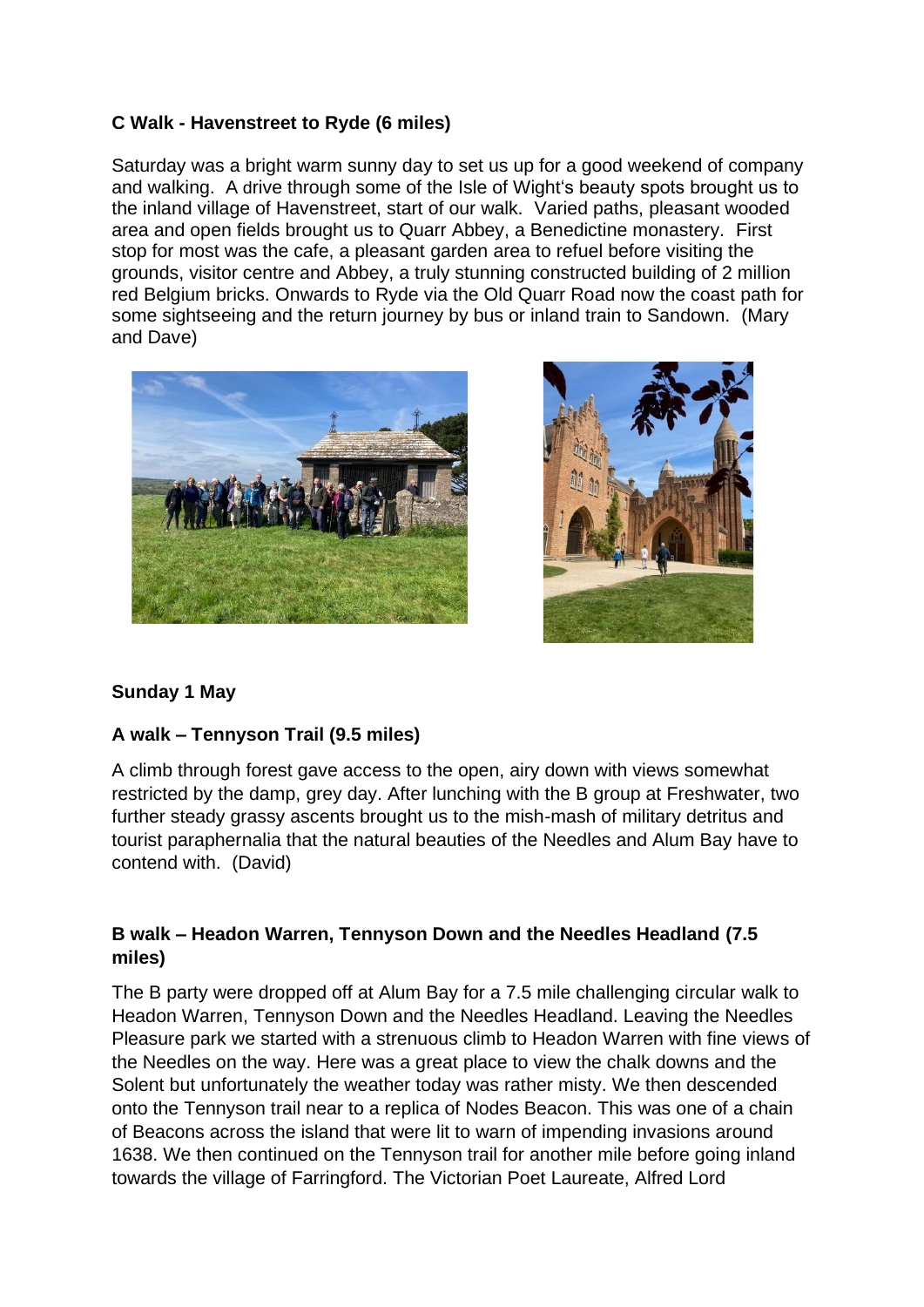Tennyson lived here for 39 years before his death in 1892. The footpath now passed under a wooden bridge called 'Tennyson's Bridge' before reaching the outskirts of Freshwater. Here we visited the only thatched Church on the IOW called St Agnes (built 1900's) before making our way down to the coast at Freshwater for lunch.

After lunch we re-joined the Tennyson trail starting with a steady climb to the highest point on the chalk cliffs at Tennyson Monument (147m) - a Cornish granite cross that was erected to his memory in 1897. We then followed the cliff top path towards the

Coastguard station before reaching the Needles New Battery. This was built in 1890s and was used in an unlikely role in Britain's secret Space age programme in 20<sup>th</sup> century as a Rocket test site. It secretly tested rockets in 1950s and 1970s called Black Knight and Black Arrow. We followed the signs to the Needles viewpoint to view the iconic Needles. A great place to see a series of chalk stacks sticking up out of the sea. There were original 4 stacks but now only 3 stand, the missing one called Lot's Wife collapsed in 1764 by a great storm. We then followed the path down to the Needles Old Battery, a military fort commissioned by Lord Palmerston in 1862 to protect the Solent from the French. The invasion never came therefore became known as one of Palmerston Follies. Finally we made our way back to our starting point at the Needles Pleasure park with spectacular views of Alum Bay for its multi-coloured sand cliffs on the way.





#### **Monday 2 May**

#### **A walk – A 'Crafty' Long Walk (somewhat more than 10.5 miles)**

The late Barry Powney of our club would have been amused at our walks on this holiday since he himself, never did any walkovers! I have been to the island quite a few times before and on my last trip, I went looking for a Craft Village at Arreton Barns, which is just south of Newport. I thought that the complex was great with lots of interest and after our visit we drove back along a high ridge with brilliant views. Prior to the trip, there was some canvassing from the organizers for suitable walks and I worked out that I could easily? walk out to Arreton from Sandown and back along my interesting ridge, with an estimated total for the day of about ten miles.

There were only five of us doing the walk but the morning went quite well along good tracks, of which the IoW has almost exemplary waymarking. However my estimated five miles for the morning turned out to be nearer six. One of our number had originally thought of taking a bus back after the morning, but having kept the leader company with a couple of pints at the on site pub, he decided to keep walking in the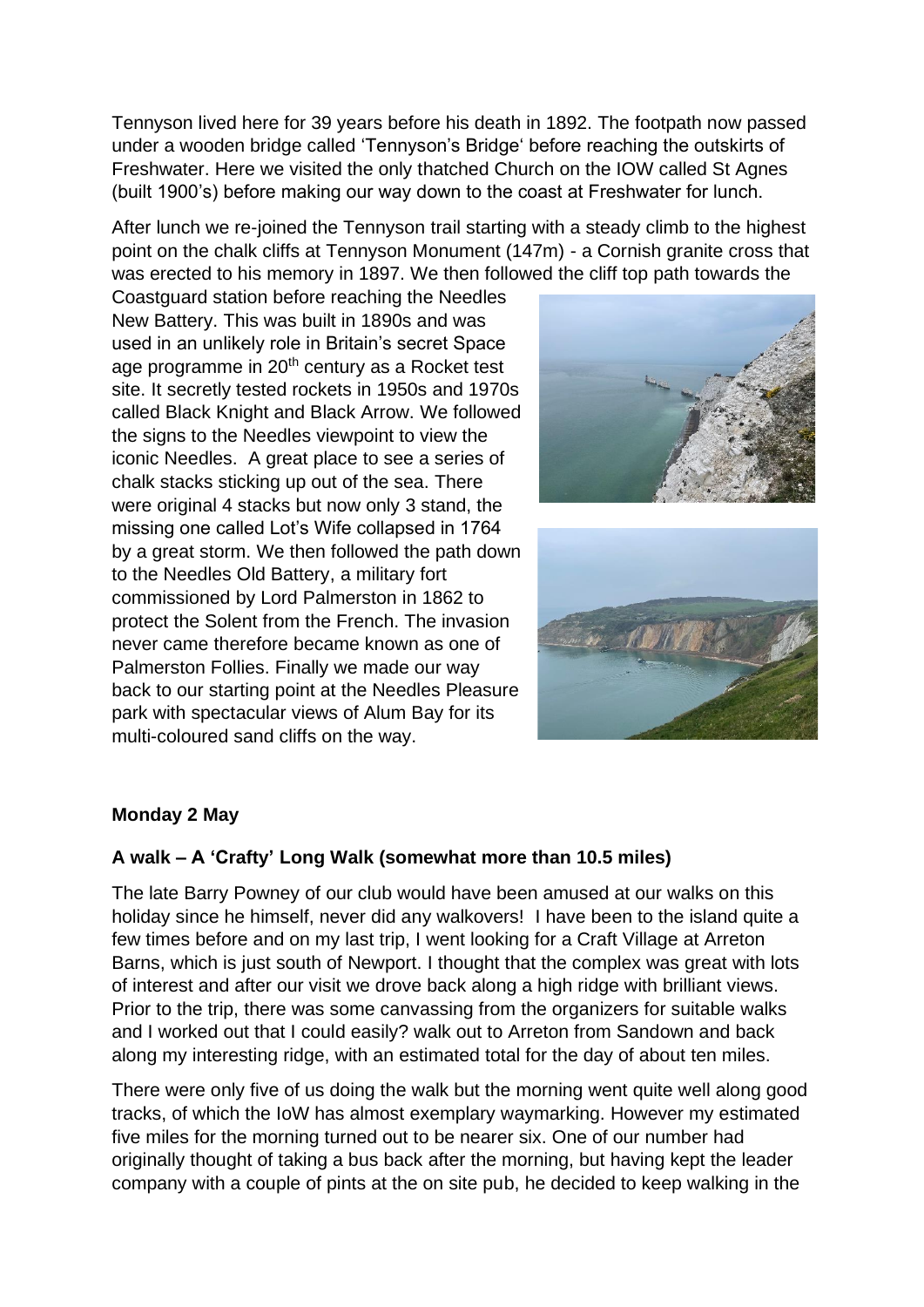afternoon. We had enjoyed a really good stop at the centre with several different bands of Morris Dancers also performing.

Our route up to and along the ridge was on Access land which I thought should be easy walking but it was difficult in parts and we had to take to a higher lane which increased the distance. We eventually hit another road leading to the village of Brading, where we knew there were regular buses going back to Sandown, so my drinking friend, escorted by another, managed to cadge a lift into Brading. The remaining three of us continued on for the last few miles where we had a final sting in the tail as we found a proposed footpath closed and had to divert . Modesty does not allow me to mention our finished mileage, but after our usual good dinner and a few more drinks, good health was certainly restored. (Guy)

# **B walk (allegedly) - Nanson Hill to Blackgang Chine (more than 7.25 miles)**

It looked straightforward on the map. Get on the coast path and keep the sea on the left. We started steeply downhill, then saw "path closed due to landslip". A steep climb back up, squeezing through the rock face, almost back to where we started. We followed the diversion down to the coast path. Shortly we came across another "path closed due to landslip" sign. Up we went again before down to reach the sea at Ventnor. Two hours to do what was supposed to be 1½ miles!

Thankfully the seafront at Ventnor was flat, enabling everyone to get their breath back before climbing up and down to reach Steephill Cove and the edge of the Botanic Gardens. The path led us between two hedges to a well earned lunch break on open cliffs above a sparkling blue sea.

After lunch, a treat, another climb! This time through the village of St Lawrence onto a relatively gentle high cliff top path. Tom saw a red squirrel and we all enjoyed views of St Catherine's Point. Finally, a welcome sight - the coach in the car park and we were on time!

We were delighted all 17 walkers finished this escapade in one piece and thank everyone for their patience. (Chris and Sue)

## **C walk – Luccombe and Bonchurch Landslide (5.6 miles)**

On Monday 9 of us did a very varied 5 mile walk, including the Bonchurch Landslip. It had about 1000 feet of ascent, over 200 steps going down through the Devils Chimney, lots of interesting houses and gardens in the villages, and views across the whole island from the viewpoint on Luccombe Down near the Radar Station. The walk is on the National Trust website and well worth doing if you are there again.